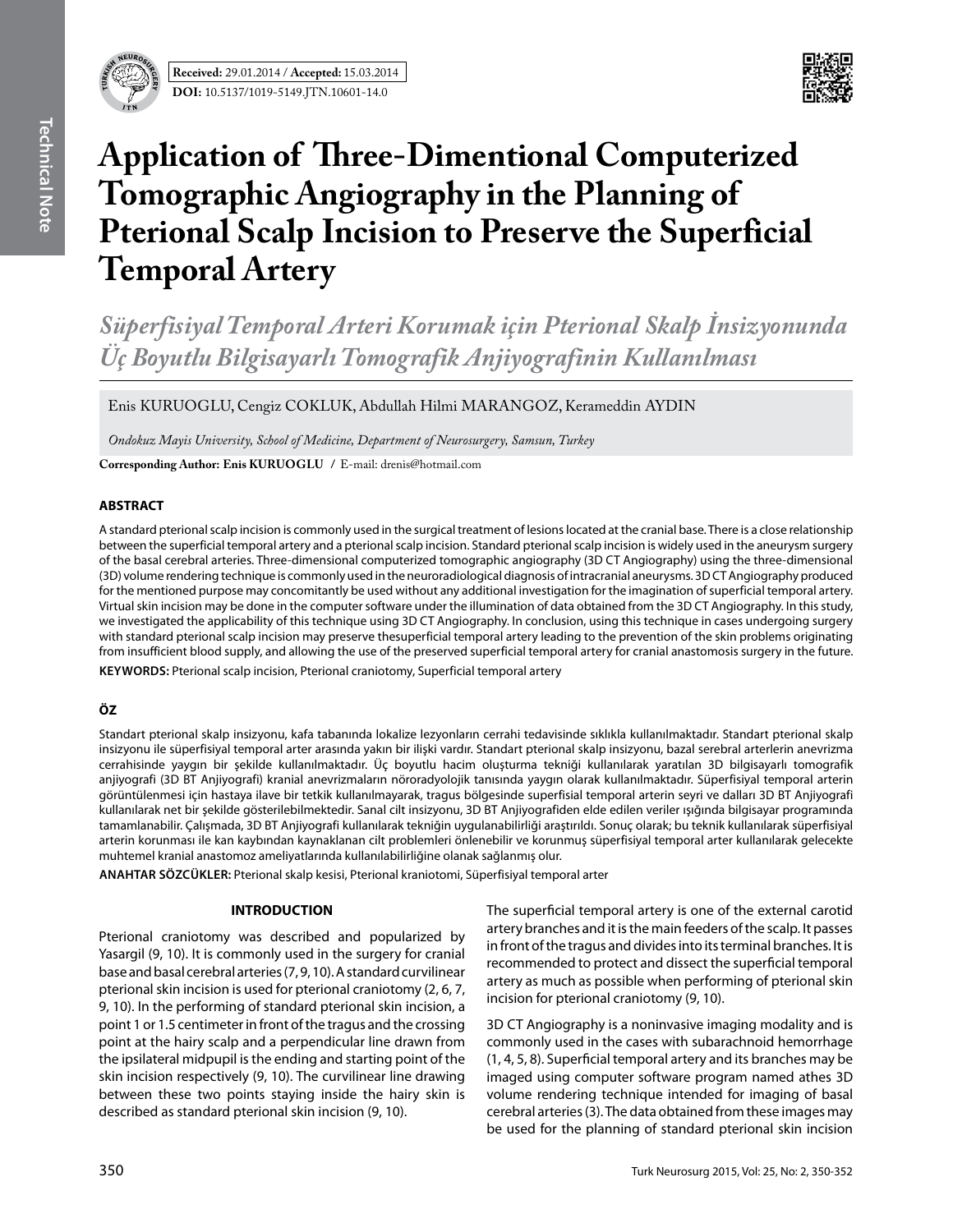

**Figure 1:** Pterional skin incision and the superficial temporal artery are shown in this figure (**PI:** pterional incision, **STA:** superficial temporal artery.

in the protection of superficial temporal artery. On the other hand, these images may be used in the understanding of the surgical anatomy of the artery and its variations and help its dissection and preservation. In this report, the feasibility and importance of the 3D CT Angiography created by using the 3D volume rendering modality is emphasized in patients with a cerebral aneurysm.

#### **OPERATIVE TECHNIQUE**

3D CT Angiography that was performed in an illustrative case with subarachnoid hemorrhage for imaging the basal cerebral artery by using 3D volume rendering technique is evaluated for the imaging potential of the superficial temporal artery. For this purpose, the use of the DICOM images obtained from a spiral computerized tomography was transferred to a software program (OsiriX MD) previously installed in a MacBook pro computer was used in the creation of 3D CT Angiography by using 3D volume rendering technique. In these images, the starting point of the skin incision and its curvilinear course, and the ending point in front of the tragus were virtually dotted (Figure1). The locations of the superficial temporal artery in front of the tragus, branching, and the main branch was determined. The superficial temporal artery was clearly visualized in the obtained images. In these images, the main branch of the artery and the location of the incision in front of the tragus and the point superior to the zygomatic arch may be estimated.

# **DISCUSSION**

Pterional craniotomy popularized by Yasargil is commonly used in the surgical treatment of aneurysms located at the basal cerebral arteries (9, 10). It is not only limited with aneurysm surgery and at the same time it can be used for

the surgical treatment of the lesions located at the cranial base. The length of the skin incision should be adequate for performing appropriate pterional craniotomy (9, 10). The ending and starting point of the standard skin incision for pterional craniotomy can be described as the point of 1 or 1.5 centimeter in front of the tragus and the crossing point at the hairy scalp and perpendicular line drawn from the ipsilateral midpupil respectively (9,10). The incision is continued curvilinear between these two points as it stays in the hairy skin (2, 6, 7, 9, 10). It is possible that the marking of the third point between these two points in the making easy curvilinear skin incision. The incision ending at the inferior point in front of the tragus according to the anatomical course of the superficial temporal artery in this region is important.

The superficial temporal artery crosses in front of the tragus after emerging from the external carotid artery and ends with its terminal branches. It is one of the main arteries supplying the scalp. It is extremely important to preserve the superficial temporal artery to avoiding problems originating from the insufficient blood supplying to the scalp. This artery may be injured during the skin incision performing for the pterional craniotomy. In avoiding this injury, 3D CT angiography used in the cases with subarachnoid hemorrhage for the diagnosing of the aneurysm may be used for the imaging of superficial temporal artery and further the planning of the skin incision can be done.

The planning of skin incision can safely be done through the determination of superficial temporal artery course and its relationship with the tragus and zygomatic arc by using OsiriX MD software program. The use of this technique in the case undergoing surgery with standard pterional scalp incision can preserve the superficial temporal artery leading to the prevention of the skin problems originating from insufficient blood supply, and allow the use of preserved superficial temporal artery for probable cranial anastomosis surgery in the future.

## **CONCLUSION**

The course of superficial temporal artery and its branching in the tragus-zygomatic arc region may be imagied with 3D CT Angiography created by using the 3D volume rendering technique. The planning of skin incision can be done according to these images for preserving this artery. It was concluded that the preserving of this artery might prevent the problems originating from the insufficient blood supply of the skin. On the other hand, it also allows the using of this preserved artery in possible future cranial by-pass surgery if the patient needs it.

## **REFERENCES**

1. Amagasaki K, Takeuchi N, Sato T, Kakizawa T, Shimizu T: Current usage of three-dimensional computed tomography angiography for the diagnosis and treatment of ruptured cerebral aneurysms. Journal of Clinical Neuroscience 11: 481-485, 2004